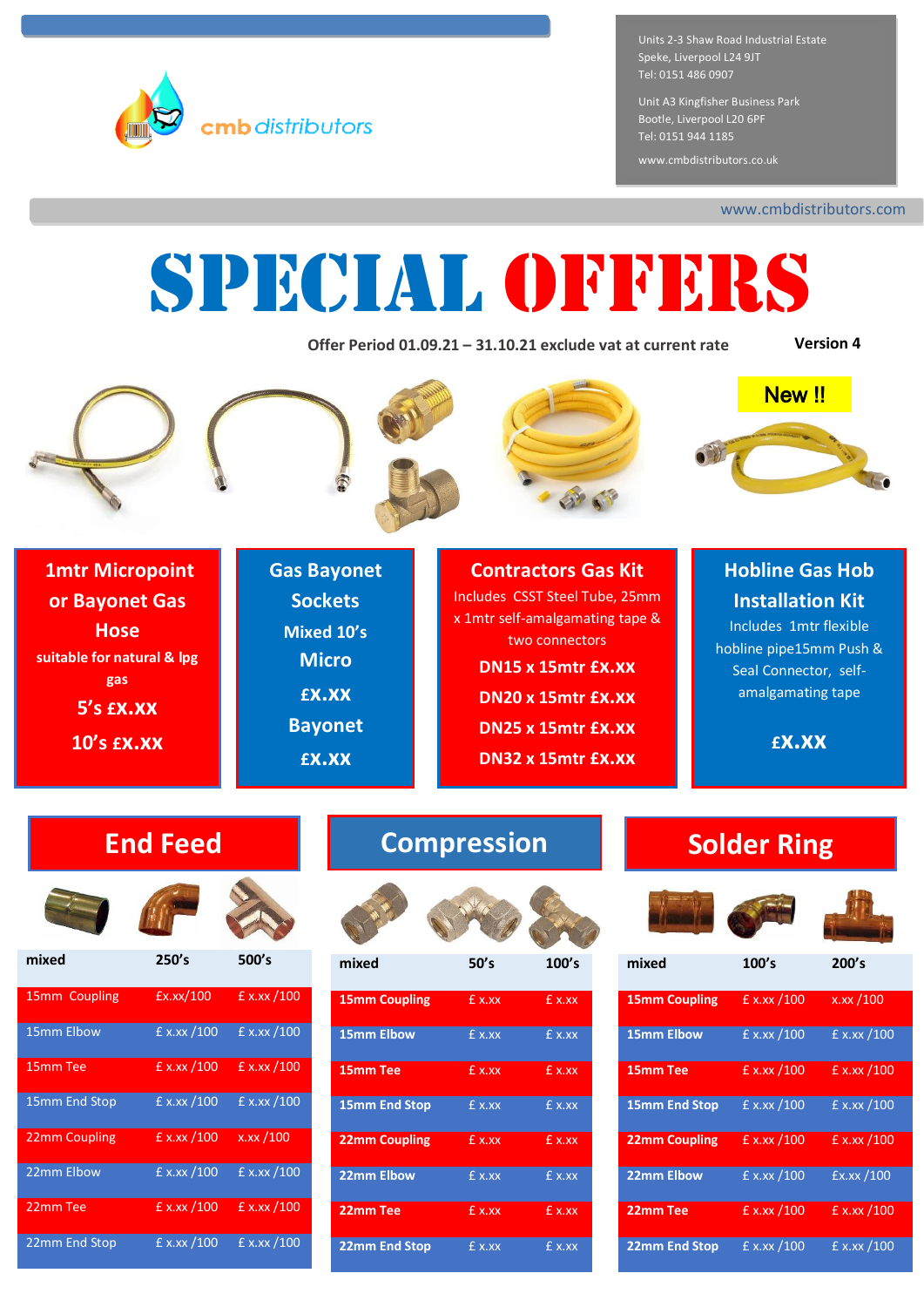

## **15mm C.P Isolating Valve 20's £x.xx 50's £x.xx 100's £x.xx**



### **Solder Mats 250 x 250**



**DIY Grade £x.xx Professional Grade £x.xx**



**Tornado Pipe Slice Mixed 6's 15mm £x.xx 22mm £x.xx**

# **Radiator Valves**











|                               | Mixed 10's | Mixed 20's |
|-------------------------------|------------|------------|
| 10mm WH/LS 1/2" Nut           | £ x.xx     | £ x.xx     |
| 15mm WH/LS 1/2" Nut           | £ x.xx     | £ x.xx     |
| 10mm WH/LS 34" Nut            | £ x.xx     | £ x.xx     |
| 15mm WH/LS 34" Nut            | £ x.xx     | £ x.xx     |
| 10mm Drain Off L/S 1/2" Nut   | £ x.xx     | £ x.xx     |
| 15mm Drain off L/S 1/2" Nut   | £ x.xx     | £ x.xx     |
| 10mm Drain off L/S 34" Nut    | £ x.xx     | £ x.xx     |
| 15mm Drain off L/S 34" Nut    | £ x.xx     | $E$ x.xx   |
|                               | 1's        | Mixed 10's |
|                               |            |            |
| 10/15mm TRV                   | £ x.xx     | £ x.xx     |
| 15mm TRV & L/S Pack           | £ x.xx     | X.XX       |
| 15mm TRV & L/S Drain Off Pack | £ x.xx     | £ x.xx     |

# **Designer Radiator Valves**







| sold in pairs                   | 1's    | Mixed 20's |
|---------------------------------|--------|------------|
| <b>Straight C.P</b>             | £ x.xx | $f x$ x    |
| Angled C.P                      | £ x.xx | £ x.xx     |
| <b>Straight Brushed Steel</b>   | £ x.xx | £ x.xx     |
| <b>Angled Brushed Steel</b>     | £ x.xx | £ x.xx     |
| <b>Straight Matt Black</b>      | f x.xx | f x.x      |
| <b>Angled Matt Black</b>        | £ x.xx | £ x.xx     |
| <b>Straight Matt Anthracite</b> | £ x.xx | X.XX       |
| <b>Angled Matt Anthracite</b>   | £ x.xx | £ x.xx     |

| 1's     | Mixed 20's |
|---------|------------|
| £ x.xx  | £ x.xx     |
| f x.xx  | $f x$ x    |
| f(x,xx) | $E$ x.xx   |
| £ x.xx  | $f x$ x    |
| £ x.xx  | X.XX       |
| X.XX    | $E$ x.xx   |
|         |            |



**To clear.. 8mm Rad Valve c/w D.O £x.xx**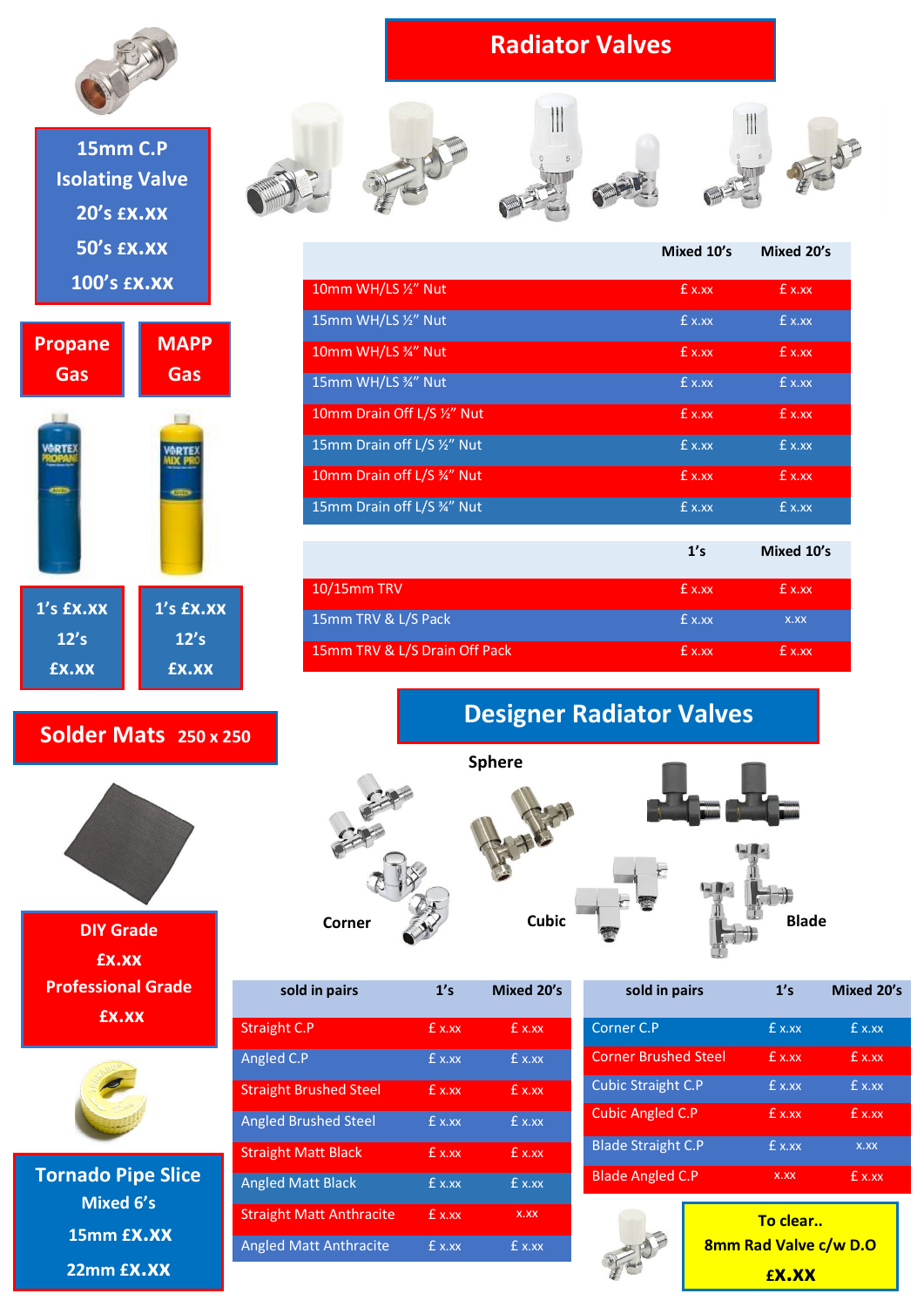



ESRTP4+ Digital Programmers ESRTERFW ESRTD2







 $12:15$  and  $12:15$ 

 $\equiv$ i



Zone Valves & Actuator Heads ESRTM



 $O$   $O$ 



ESRTP6WHW

ESW1C



ESCTD ESCTDEB



by Schneider Electric



# **LP711Si Timeswitch £34.00**



**RTS2 Room Stat £8.50**





|                                                         | 1's    | Mixed 10's |
|---------------------------------------------------------|--------|------------|
| <b>ESRTP4+ Programmable RF Room Stat</b>                | £ x.xx | £ x.xx     |
| ESRTP6WGW-G Internet Stat with OT & HW Grey             | £ x.xx | £ x.xx     |
| <b>ESRTP6WHW-W Internet Stat with OT &amp; HW White</b> | £ x.xx | £ x.xx     |
| ES1247B 1 Channel Programmer                            | £ x.xx | £ x.xx     |
| <b>ES2247B 2 Channel Programmer</b>                     | £ x.xx | £ x.xx     |
| ES3247B 3 Channel Programmer                            | £ x.xx | £ x.xx     |
| <b>ESRTERFW RF Digital Room Stat with TPI</b>           | £ x.xx | £ x.xx     |
| <b>ESRTD2 Digital Room Stat with TDI</b>                | £ x.xx | £ x.xx     |
| <b>ESRTM Basic Mechanical Room Stat LV</b>              | £ x.xx | £ x.xx     |
| ESZV222L 22mm 2 Port Zone Valve                         | £ x.xx | £ x.xx     |
| ESZV223P 22mm 3 Port Zone Valve                         | £ x.xx | £ x.xx     |
| ESVV28N 28mm 2 port Zone Valve with Neon Light & Plug   | £ x.xx | x.xx       |
| ESZVA2N 2 Port Actuator Head with Neon Light & Plug     | £ x.xx | £ x.xx     |
| <b>ESZVA223 3 Port Actuator Head</b>                    | £ x.xx | £ x.xx     |
| <b>ESW1C 12 way Wiring Centre</b>                       | £ x.xx | £ x.xx     |
| <b>ESCTS Cylinder Stat (Strap Type)</b>                 | £ x.xx | £ x.xx     |
| <b>ESCTD Mechanical Dual Cylinder Stat</b>              | £ x.xx | £ x.xx     |
| <b>ESCTDEB Digital Dual Cylinder Stat</b>               | £ x.xx | £ x.xx     |

# **Central Heating Pumps**

|                                              | 1's      | Mixed 6's |
|----------------------------------------------|----------|-----------|
| Smartflow SFB2560 25-60 130mm B Rated Pump   | £ x.xx   | £ x.xx    |
| Smartflow SF2560H 25-60 UPS Replacement Head | £ x.xx   | £ x.xx    |
| Smartflow SFA2560 25-60 130mm A Rated Pump   | $f x$ x  | $f x$ x   |
| Smartflow SF2580B 180mm B Rated Pump         | £ x.xx   | £ x.xx.   |
| Smartflow SF2580A 180mm A Rated Pump         | $E$ x.xx | $E$ x.xx  |
| Smartflow SFB250 130mm Bronze Pump           | $f x$ x  | $f x$ x   |